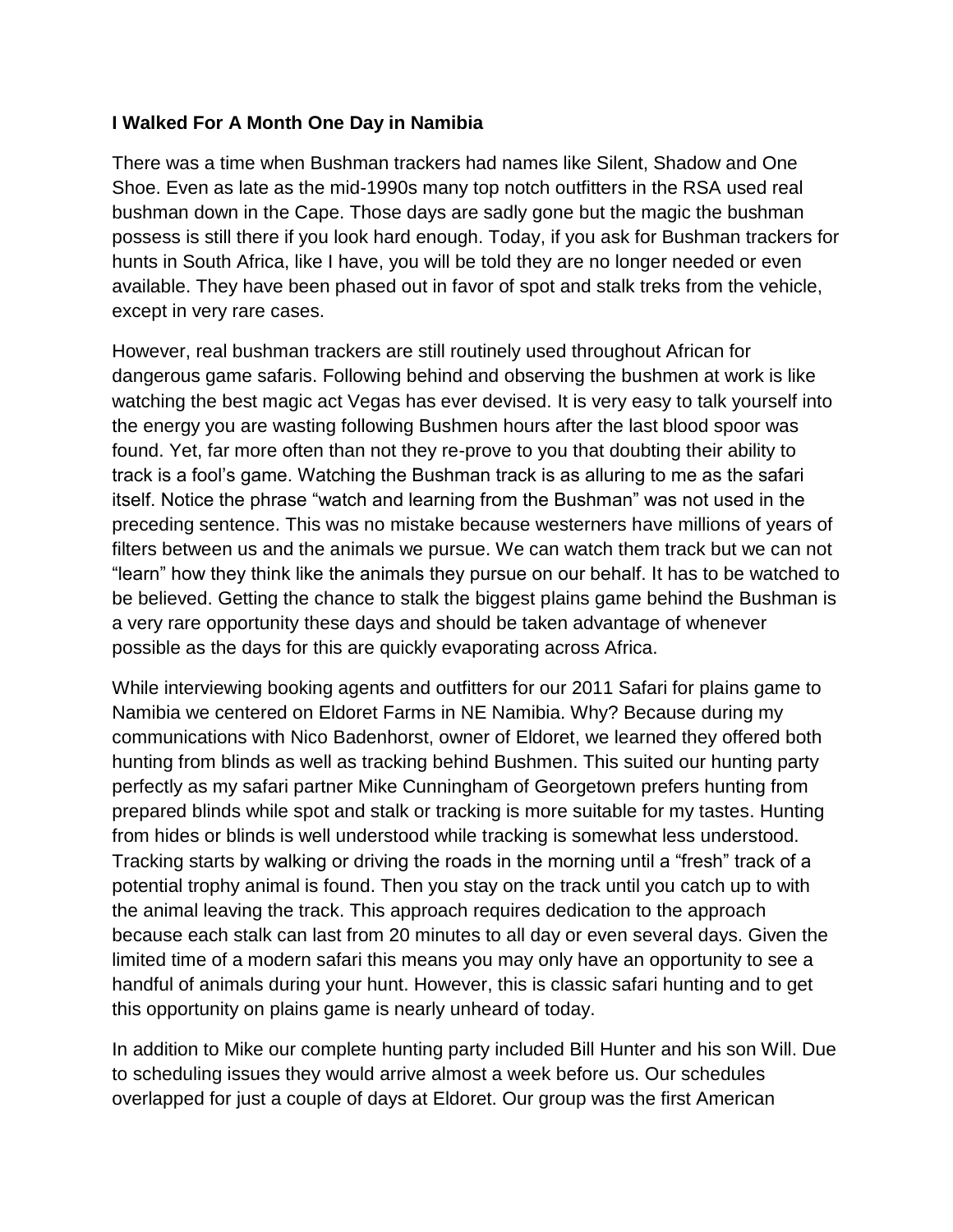hunters to visit Eldoret Farms. Mike found Eldoret via the interest website for Alan Kelly Safaris.

The earth doesn't end at the border fence of Eldoret but I'm pretty sure you can see it from there. Eldoret borders Bushmanland in NE Namibia. Driving 5 hours NE from the Windhoek Airport you leave all the semi-desert mountains behind. By the time we reached Grootfontein the land had become flat and densely covered with Acacia thornbush. Camelthorn and Rhodesian teak trees occasionally tower over the thornbush while the broad leafed Apple Leaf tree further obscures your view into the brush. Record rainfall in the summer and fall of 2011 left the typically barren Kalahari sand covered waist deep in brown and dry grass from the fall then winter dry season.

Eldoret is closely linked to a neighboring farm owned by Petrus Vermaak and in total they offer about 50,000 acres. Both farms use high fences to preserve their native animal herds from opportunistic neighbors. Neighbors that would not think twice about drawing their game off their land with a small food plot and shoot them for a onetime cash crop of bush meat. Kudu and eland meat sells for about 90% of beef so cropping several hundred kudu and eland would be a substantial amount of money. So even here high fences are necessary but are still torn down almost daily by transient giraffe and determined eland. Hunting within high fences is typical of very little interest to me in Africa but in this case it was not a serious concern because the dense thornvelt limits visibility to much less than 100 yards except in rare cases. So, in this one case neither the fences nor the size of the hunting territory were limiting in the least.

Nico and Petrus offer hunting for most of the native plains game including eland, kudu, giraffe, gemsbok, blue wildebeest, zebra, duiker and warthog. Their strongest herds are in eland and kudu. Their prices are below market because Nico and Petrus want hunters to shoot all they can afford. These guys beg for hunters to come down and help them shoot their animals so they do not have to resort to meat culling which is time consuming and hard work. Aside from the sporadic sport hunters the ranches are working cattle ranches.

Each ranch has a number of waterholes that are very productive if you prefer blind hunting as Mike's excellent trophy bag attests. Plus, blind hunting allows for much better videotaping. Stalk hunting is conducted between the "dunes and straights" behind the careful tracking of Eldoret's Bushman. Our trackers were named Sam, Franz and Spiker though Spiker, was on vacation. The terrain is rolling thornvelt. The crests of the roll are ancient sand dunes which provide a base for the taller trees local to the region. We quickly learned the kudu and eland find the tree leaves atop the dunes especially tasty. Though the elephants and lions have long since been pushed back onto the local concessions and parks, these ranches are still quite wild with an abundance of cheetah and yearly visits from roaming leopards, hyena and wild dogs.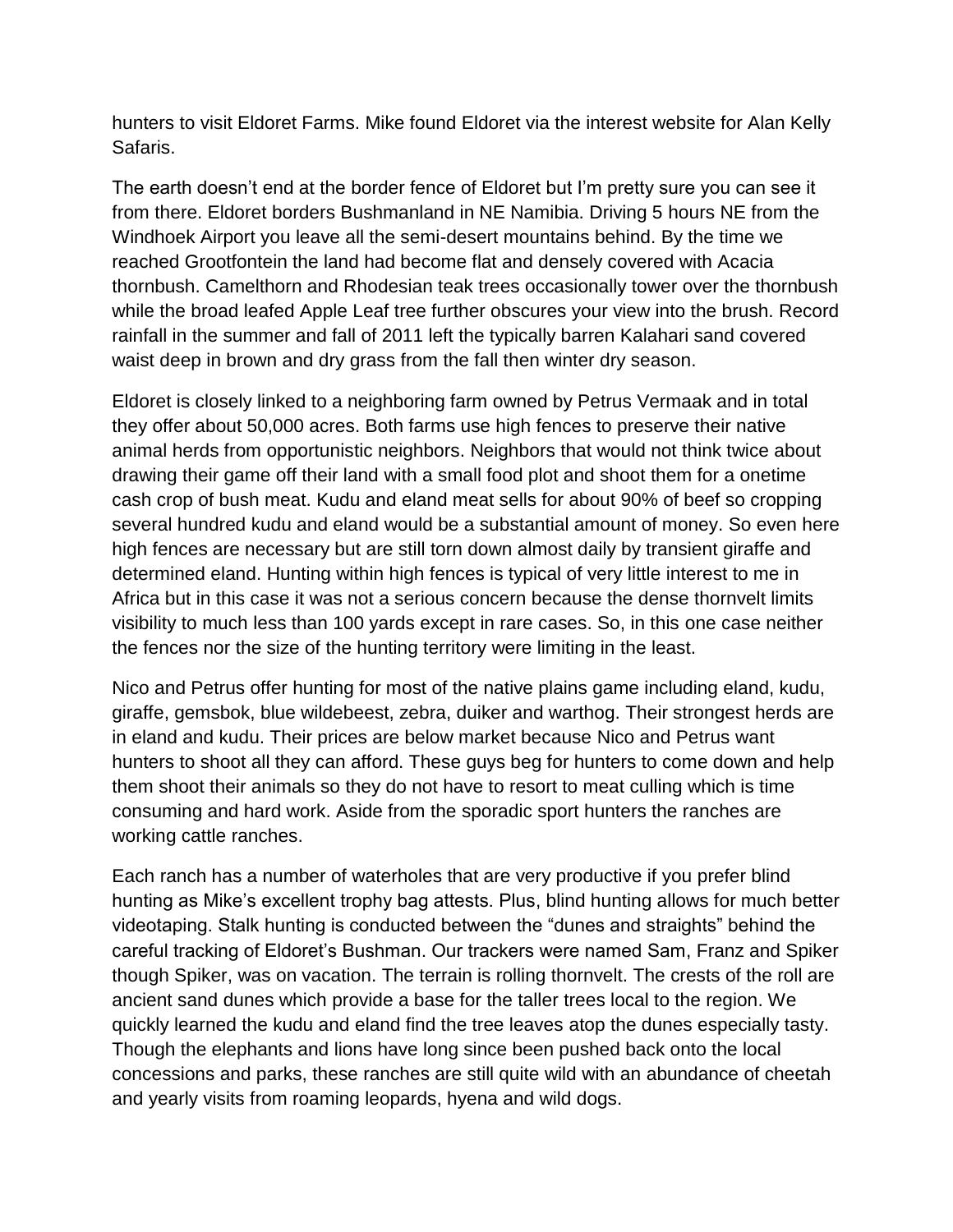Our safari took place under far less than ideal hunting conditions. The moon filled out on our second day in camp, the wind was low and erratic while a pack of wild dogs chased both cattle and wild game. In fact, as we left Eldoret the Himba tribesman responsible for tending Nico's cattle herd reported that they had lost a calf to the wild dogs. In spite of these curses we still collected exceptional trophies which testifies to the natural carrying capacity of this region.

The bag for our safari included eland, kudu, blue wildebeest, zebra, warthog and gemsbok. Aside from trophy collecting, field testing was planned for several bullets in an effort to determine the best bullet for plains game. So, we had a full agenda as we pulled into camp about 40 hours after leaving San Antonio. The two room brick hut was comfortable and clean but at 1 am it was as cold as medieval dungeon. Each step and noise echoed around the earthen walls like an echo chamber as we unpacked but we were much too tired for this to keep us up. However, this hut was a first for me. This was the first hunting hut I had ever stayed in that was not open air. It was very much appreciated that one of the various cold blooded snakes could not find their way into our sleeping quarters for a quick warm up.

After a brief nap in Eldoret's brand new bunkhouse we were up for breakfast at 5:30 am with Bill and his son. Nico laid out the first day's plot which included a stint at the range for us while Bill and Will finished up some business with an eland and blue wildebeest. At breakfast Bill was quick to say they were having a great time but the thornbush made spot and stalk hunting nearly impossible. He was enthusiastically reminded that this was "real" hunting based on stalking and it was very hard to come by anymore except on dangerous game safaris. Any trophies collected here will be well earned. That was the whole reason for selecting Eldoret.

My "journey" within the safari began on the morning of our second day. Mike had already collected a fine eland bull while my first evening hunt added a trophy greater kudu to my wall. The first day had left us in very high spirits. Both shots had been made at well over 250 yards and those shot distances would not be duplicated though after the first day we did not fully understand that. Breakfast on the second morning found Bill eager to get back on the trail of the eland he had shot the previous day. His head hung a bit low as he explained his four mile follow up saga on his wounded eland. The tracking was halted at darkness with no sign of it "settling down" but they were prepared to keep the track as long as the spore held. In my mind's eye I sure hoped that didn't happen to me.

During breakfast Nico shared with us that he had to run into town to have a doctor look at is thumb. He expected to be back within 24 hours. In the meantime, Mike would be hunting with Petrus while the Bushmen would lead my hunting party.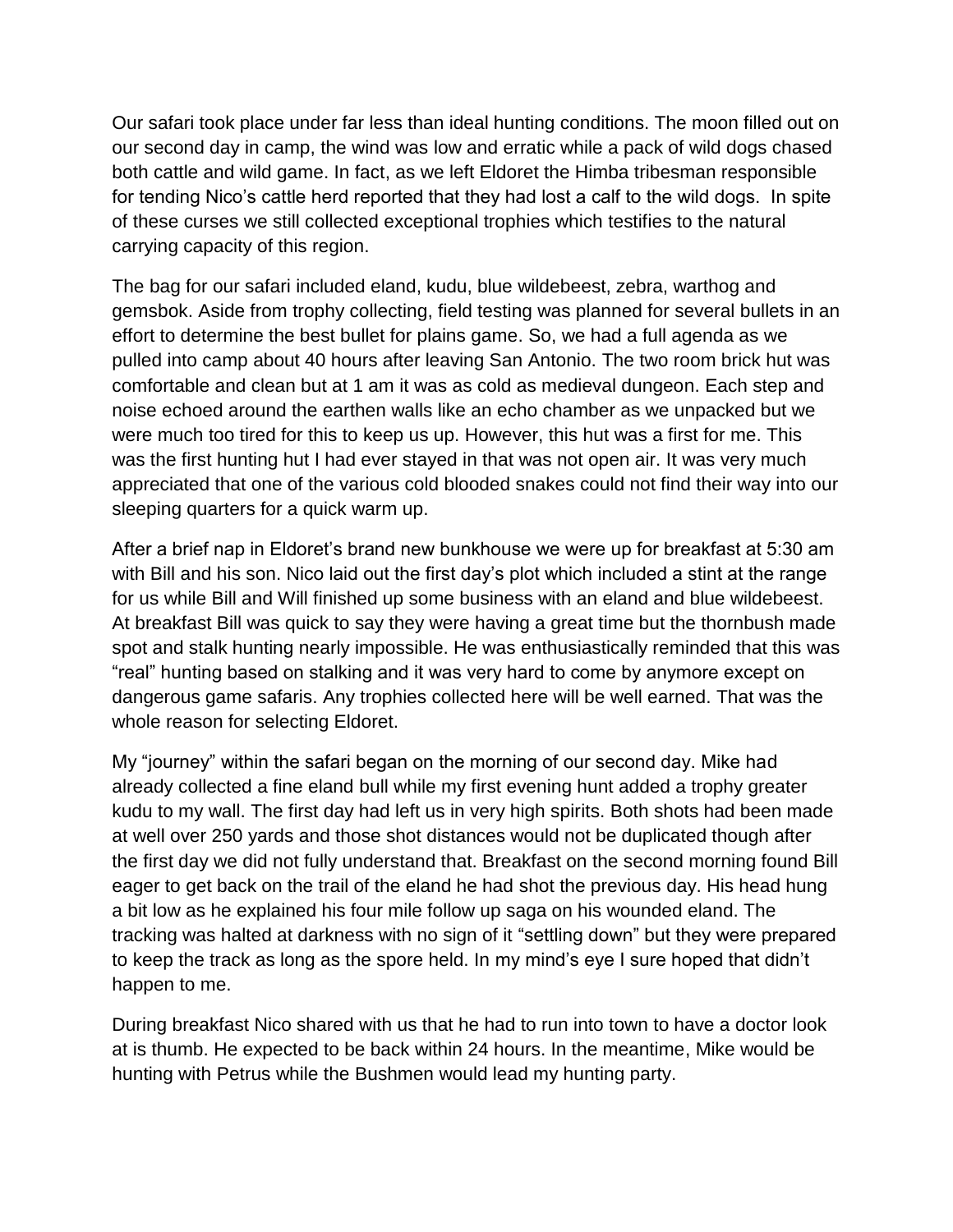After breakfast Waldo drove Sam and me about 20 minutes northwest in the quad cab truck. Our plan was to drive the sandy ranch roads until Sam found some eland tracks fresh enough to warrant our time and effort. Now here is where the magic of the Bushman begins to unfold. Sam was responsible for finding a trophy quality animal simply from the tracks left in the soft sand. Then he had to age the tracks to ensure we could catch up to the owner before we ran out of day light. By 7:30 am Sam found eland tracks worthy of our effort. We were the first Americans ever in camp so the English language was known but rarely used. Southside High School in Fort Smith, Arkansas did not offer Himba or Bushman so our communication was rendered down to basic hand signals at first.

It was a cold winter morning with clear skies and a slight breeze. Record rainfall over the summer had left the thornbush deep in what looked like waist high Johnson grass between the taller vegetation. The tracks that caught Sam's attention that morning were mixed with others from giraffe, kudu and Nico's cattle. Sam looks up from the earth and his stare told me he was visualizing the animals that had passed across the road and in what sequence. From bended knee he looked into the thornbush and said, "Bwana your eland is in there, we must find it, it is a good one". It was a cold winter morning and the African sun had yet to extract its toll from our flesh. A plume of warm air billowed from my gapped mouth as my mind estimated how far those tracks might lead. Sam adjusted his blue and white Puma baseball cap and kicked some sand to test the wind. The reddish tan dust gently drifted away from his olive drab green uniform. My next thought was water or the lack thereof. Neither of us had any but then only one of us would need any. As Sam turned to the tracks in the sand I thanked God for the opportunity to hunt plains game behind an authentic Bushman tracker.

We first cut the track in the soft sand of a straight. Green leafy trees marked dunes to our left and right. The tracks quickly became obscured under the long grass growing between the acacia thorn. Looking into the bush my mind's eye would not relieve me of my civilized chains. My view could only see the lifelessness of the thornvelt while Sam's saw animals walking and grazing in various directions and groupings. Sam's unfiltered connection to mother earth left him optimistic and eager to find the eland he knew was just ahead of us while my clouded and dulled senses obediently followed his lead. Sam needed to stop every 5-10 yards to decipher the myriad of crisscrossing spore left by multiple giraffe, eland, gemsbok and kudu. At times he would use his hand to bend the grass over to look under the long grass at the tracks left in the sand. Though the morning light was good enough to see well into the distance it was still impossible for me to see even the slightest depression in the sand. The soft sand made it seem like we were always walking up hill. My stride was twice that of Sam's but my pace was still lacking. He stayed on the track which led us onto a dune top that was originally on our left.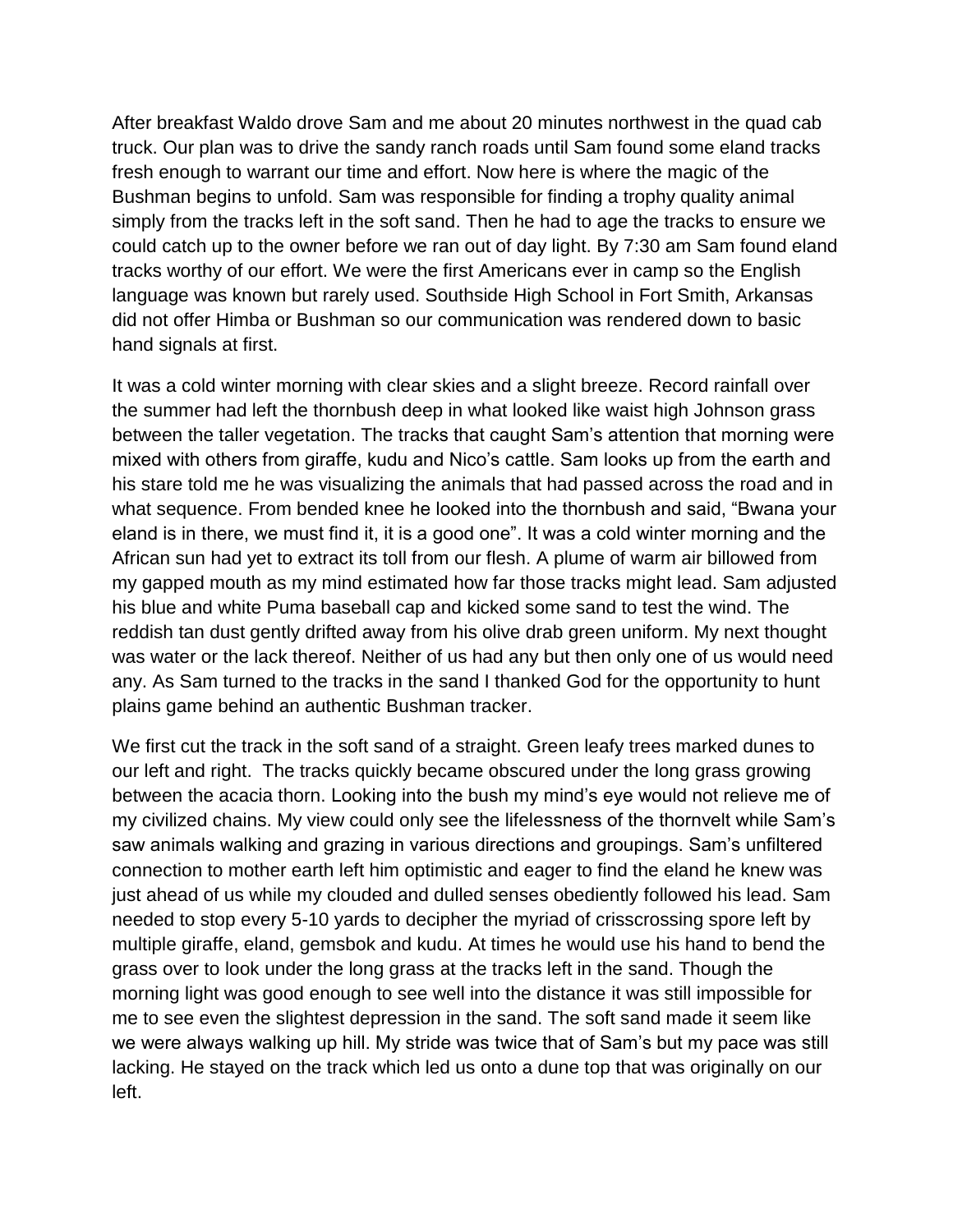Minutes passed, then an hour. The tracks began to meander amongst the leafy trees atop the dune. The smooth noiseless glide of the sand and grass straight was behind us. The dune floor was littered with thousands of crunchy leaves. Now the deadfall meant that each step had to be chosen carefully. Trying to keep my size 11 footprints "in" Sam's size 8 shoes was a full time challenge that kept my eyes glued to the forest floor. Never the less each new step produced a new set of crunches designed by God almighty to warn his children of our approach. Africa warms up quickly and just a couple hours after sunrise the first sweat of the day rolled from my neck. Sam stops to whisper to me what he "sees". As he whispers a hornbill was snapping his oversized bill in a nearby tree, another one of God's trip wires had been kicked as we passed. This is not to say Sam was less than extraordinary and careful because he was. That is noted just because that is the way things happen in Africa. You never get a direct unimpeded line to your quarry. Little things like this are always planted along your way to test your resolve. Sam, with a combination of English, hand signals and animations let me know the eland was now feeding just ahead of us. Minutes later we crossed freshly deposited eland dung denoted by the oily sheen glistening in the morning light. This "development" peels back several layers of civilization stained filters telling even me that we were real close to the heavy hoofed antelope that crossed the road several hours before we arrived.

Before we continued Sam tells me with three upright fingers then two downward fingers quickly scissoring that there were three eland bulls moving quickly through the trees in front of us. He points to where they were before they took off. We walked past that point as we continued the stalk. It was about twenty five yards. We ghost walked a couple hundred yards until we were back to the transition between the dune and the straight. Within seconds Sam's movements changed, his ears were now tracking the eland along with his eyes. He frequently knelt down to see inside and behind the tree and thornbush line just 25 yards out. As he kneels he tosses another handful of sand into the air to check the wind to ensure it did not betray our efforts. Inching further through the low branch tangle my field was limited to the back of Sam's green military type light hunting jacket as I tried to minimize my existence. Seconds later he took a couple of quick steps to my left. The view of the back of his jacket was quickly replaced with a fleeting view of Africa. My eyes lifted from the dune sand and locked directly into the eyes of a trophy greater kudu caught in his morning browse. At twenty yards he didn't wait long before he jumped his front feet over his back and wheeled deeper into the thorn. Sam did not seem deterred in the least while I felt the crashing Kudu might startle the eland. We pressed on further through the deepening grass as the leaf clutter was thinned. A couple of minutes more and Sam's tedious work paid off.

Through the somewhat less tense trees Sam fixed his stare on the three heavy footed ghosts that had left their tracks in the road hours earlier. We stopped as Sam allowed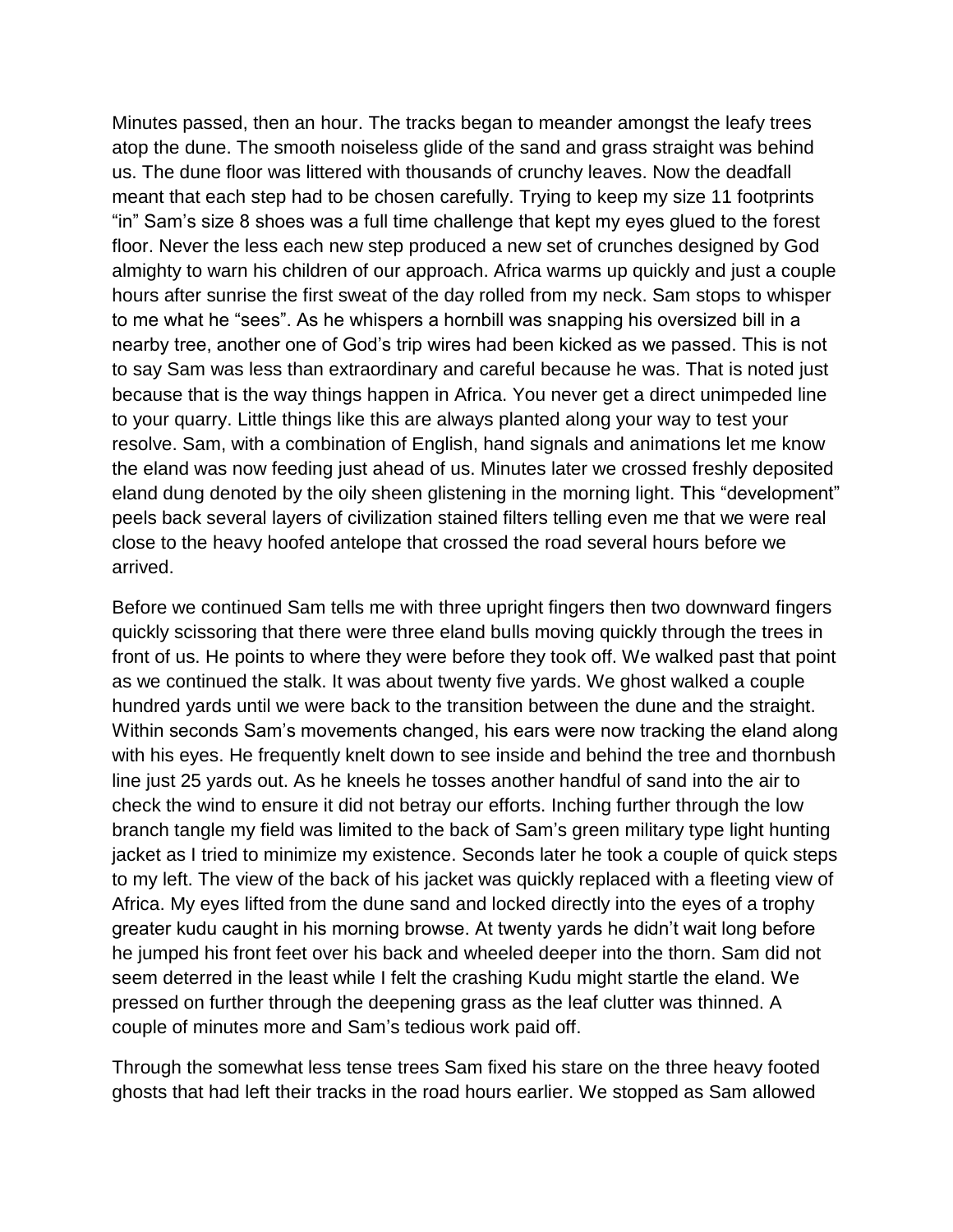the eland bulls to settle down as the kudu bull's quick departure left them agitated. Within a few minutes more they were feeding again. While we waited Sam reconfirmed that he could visually see that our bull was still with the other two. He rechecked the wind and made sure I was ready because our next move was into their camp. By this time we had been on the track for 2 hours.

Sam broke into a trot, the soft sand under foot made the brief jog seem like each of my Russell PH boots had a load of concrete in them. The chill of the morning was long gone, though only 10:30 am, sweat from the stress of the stalk and sand left my shirt wet with perspiration. Thirst was a real need at this point but thinking that this all would come to a quick end once we caught up to the eland kept my thirst in check. Our 200 yard jog in the sand came on the heels of a 2 mile stalk. It was a crouching jog that sucked the air from my lungs and left me huffing and puffing. Sam jogged ahead keeping his eyes on the eland as they moved ahead of us. We broke from the thornbush onto a ranch road and Sam quickly stabbed the shooting sticks into position. Breaking the cover on Sam's heels the eland first came into view as my .375 H & H dropped into the crutches…..ummh, shooting sticks. Before they came to rest the eland broke into a trot. Their trot started at about 125 yards and slightly downhill as we were on the dune top and they were at the base. My shot path was open and unobstructed. There was no time to use the sticks. Twelve pounds of Ruger RSM found my shoulder while their gait was funneled through my Burris Signature scope tuned to 1.5x power.

My huffing and puffing prevented a quick shot while the crosshairs bounced chaotically around the largest bull which trailed the pack. All in the same split second the other bulls were keyed into my brain. The lead bull was so old his horns were almost worn back to his ears. The second bull was young with short pointy horns. The third and final eland was not a herd bull yet but he was otherwise at his peak. The shot opportunity was very poor and should not have been attempted. Only an over eager part time hunter would take that shot. My chest was still heaving from the 200 yard run through the sand when the first round, a 380 gr Rhino Bonded Soft Core loaded to 2250 fps was sent down range timed to the cycle of bounces in my crosshairs from my breathing.

Further supporting the senselessness of this shot sequence he was running away with the only shot being a quartering shot angling through the ribs. First, the bullet had to miss the back hips but not hit the front foreleg. For some crazy reason the shot made sense. Naturally the shot missed low as the shot passed between his front legs. The two follow up shots were with 300 gr Swift A-Frames bullets loaded to 2550 feet per second. Three quick shots and they were gone. It felt as if the second shot might have had some effect. Sam quickly reaffirmed that my first and third shots missed.

We collected ourselves then walked to where the eland were when the shots were fired. We immediately found a blood trail, the track was now on. Fresh stories from miles of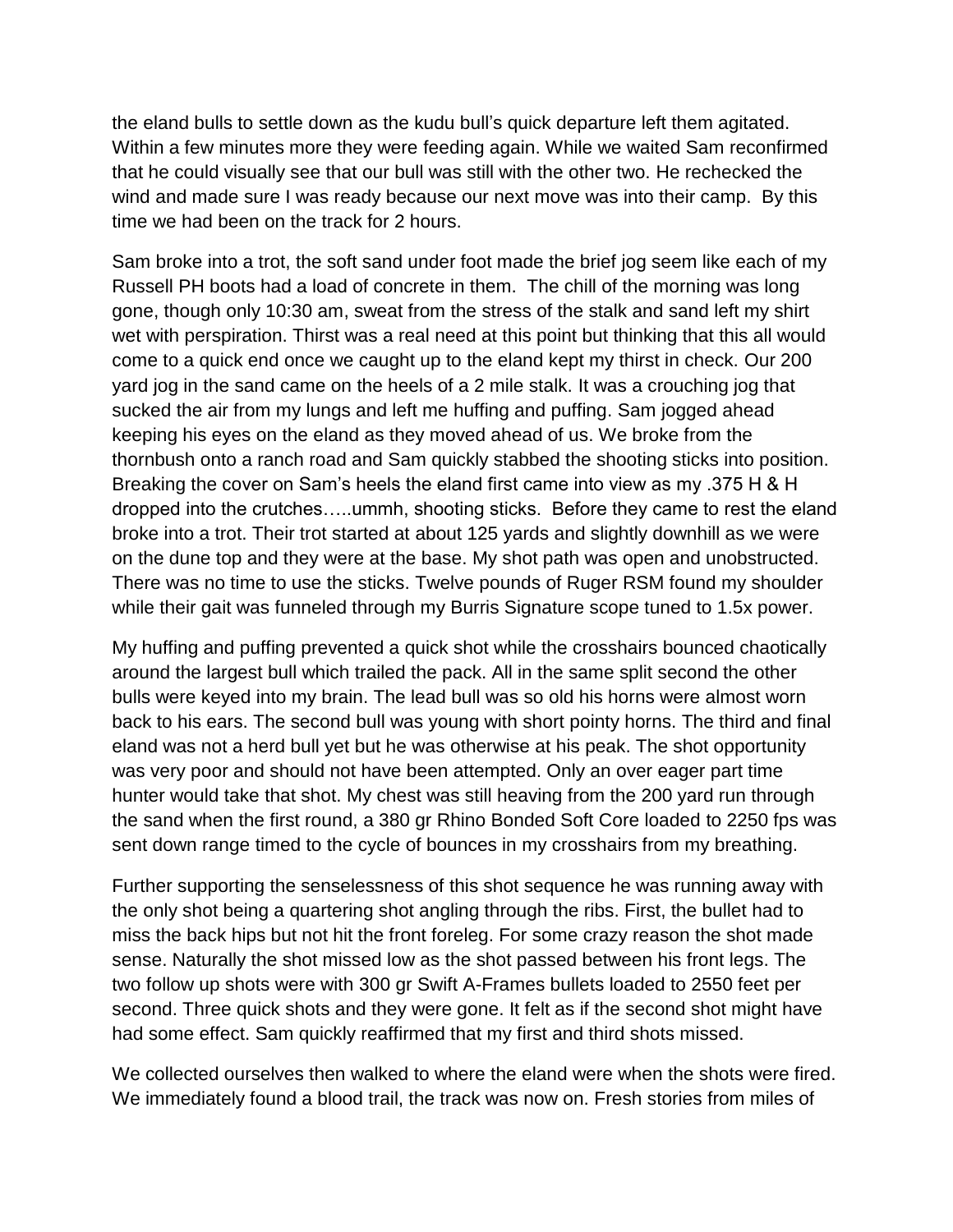tracking from Bill quickly circled my mind. Sam pointed his index finger at the tracks in an effort to help his mind's eye follow their meanderings. The tracks indicated the wounded bull was having no problem keeping up with the other two bulls in the herd. The one hit must have hit near the guslophogus which is never immediately fatal. My throat was so dry it was scratchy to even swallow. Each step behind Sam found me alternating between dreaming of water and anger for taking such an ill-advised free hand shot while huffing and puffing from the sand impeded run. Everything said stop, don't shoot, be patient but these screams of caution were drowned out by those destructive forces that sometimes you are powerless to stop. These are the internal forces that trick your ears into hearing "yes you can, go for it!" but later your find out they really said "I'm getting ready to teach you a big lesson". Poor interpretation of these internal messages leads one to the following little memories from Eldoret.

Before we left the relative freedom of the open air on the sand road I asked Sam if he thought there was enough spore for him to track my wounded eland. He smiled and said, "Yes I will find your eland". At 10:45 am we started the follow up stalk. We had tracked them for three hours leading up to the shot. How many hours will it be before the next?

The blood spore was small but consistent for the first 400 yards. After that, a spec would be found here and there, by 11:00 am the blood had played out except for the occasional swipe about three feet off the ground on the long grass as it passed the front leg. Based on the height of the blood on the tall grass it looked as if the shot must have hit somewhere near the right height for a heart shot. The sun was at full boil by this time. A slight breeze drifted across our face under a cloudless sky. We had been on the trail for four hours with constant movement through the sand and thorns. Although the Bushman does not require much water that was not my case. It was hot as the sun bore down on us. This is the same sun that bleaches bones and sucks the life from human pursuits. If I was ever going to be delirious from dehydration this was it. We were the first Americans Sam had ever met so revealing that big white people needed water every hour was not on my list. If Sam could walk all day without water then surely an American could as well.

Well, that little nugget of vanity didn't last much past noon. As the sun reached its midpoint in the sky my need for water could not be ignored any longer. When it was clear Sam had no intention of calling in for food or water I finally stopped him and asked him to call HQ for some of each via a few hand gestures.

We found the limited shade of an acacia tree and waited for Waldo, the young PH apprenticeship to appear. It took Waldo about thirty minutes to arrive while both of us said little. We were sitting on the east facing slope of a dune. Jet lag caught me pretty good at that moment in the shade. A quick cat nap was only interrupted by the drone of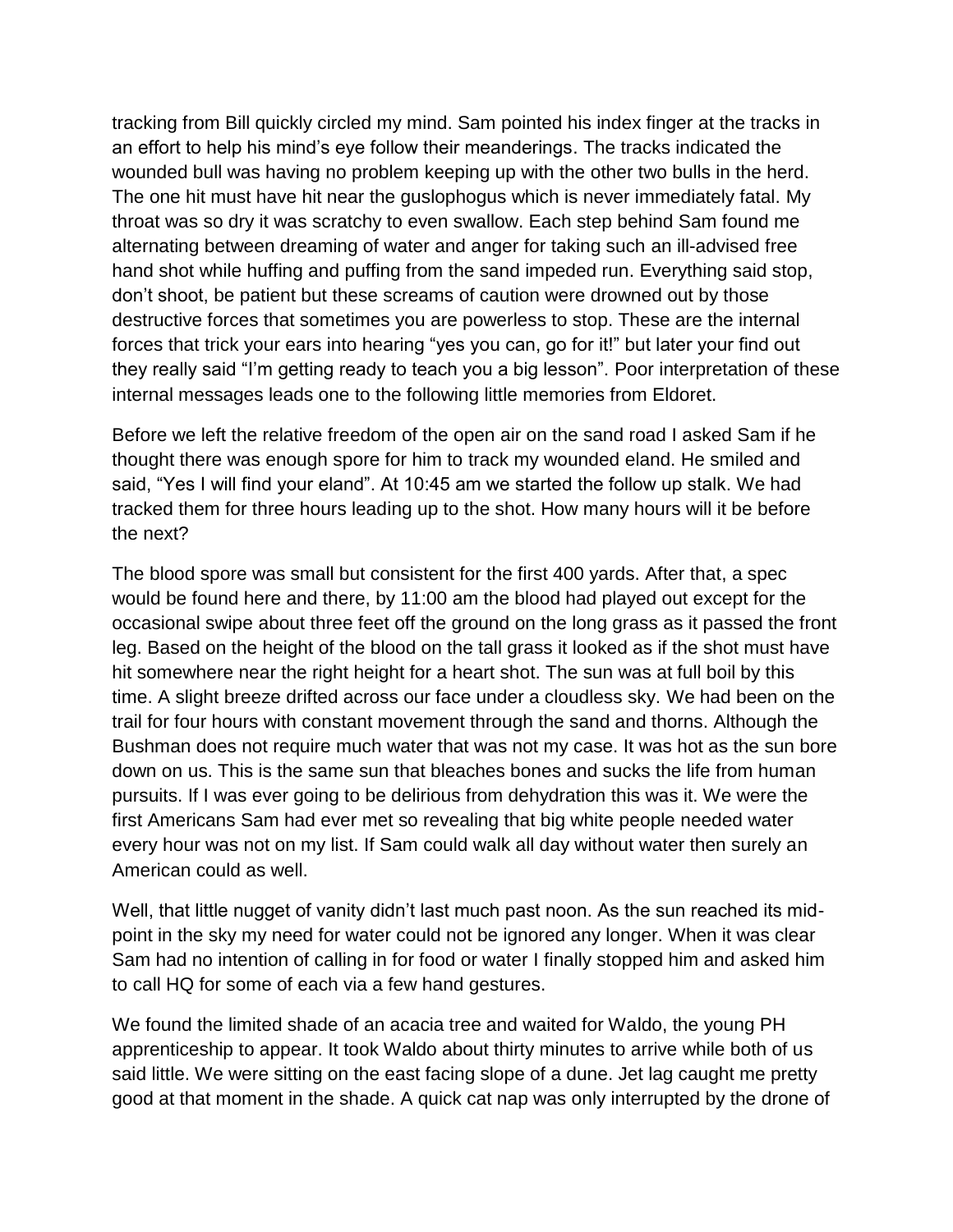the quad cab motor struggling to keep all four tires turning through the soft sand. Waldo arrived with water, Franz and news. The news was that Bill was still on the trail of his eland with no luck. Now the eland had opened a second front in their battle against the pale white Americans. Waldo was perfectly polite but left the impression he felt his hands were full with Nico at the doctor four hours away and now two out of three sets of hunters had lost animals. Waldo stayed just long enough to encourage us and explain he would return with lunch at 2:00 pm.

Franz and Sam often worked as a team and everyone felt this would speed up the tracking. They quickly picked up the trail that ONLY they could see. Blood hadn't been seen for hours and miles. They were reading the eland's direction from how the grass leaned and then an occasional track. We kept up the pace until approximately 1:45 pm. After that we pulled off the track and made our way to the top of the closest dune where we found some shade for our lunchtime break. Now, seven hours into the follow up my spirit was becoming weak. My once proud American spirit was now dreaming up plausible excuses to hitch a ride back to the HQ with Waldo when he delivered lunch in the quad cab. My weaker demons were proposing excuses like back problems or dehydration. The limited water supply coupled with several sleepless days weakened my resolve. However, that little gremlin that told me to shoot at a running eland a couple of hours ago was not finished with the "little lesson" he talked me into just yet.

First, Waldo delivered the lunch on an ATV, not the quad cab so my chance to expose just how weak I had become was taken off the board. Thankfully, the ATV instantly forced me to be the hunter I came here to be. Now my thoughts were sent forward to what remained for the afternoon.

We had a quick rest then were walking back into the bush by 2:30 pm. It had been hours since we had seen our last blood spoor. The eland's apparent path was thankfully keeping us in the straights as tracking was somewhat easier than the leaf covered floor of the dune tops. However, low and behold Sam found fresh blood spore at 3:15 pm. He called me over to a spot where the eland had lain on the tall grass then showed me the blood stained sand under the grass. Two separate blood stains. Hummm, the bullet must have passed through the front leg. Previous tracks did not reveal the leg was being drug so the wound seemed minor at this point. I looked at Sam again and asked, "Will we find this animal again? Again, Sam smiled back at me said, "Yes", with absolute confidence.

We stayed on the meandering track that took us far away from the dunes. The eland joined some females then broke away from them. He briefly rejoined the two bulls from the morning then broke away from them. The wounded eland jumped several fences. Miles passed under foot. Between 3 and 4:30 pm we jumped numerous kudu and warthogs but no eland. Several times they lost the trail as my eland tried its best to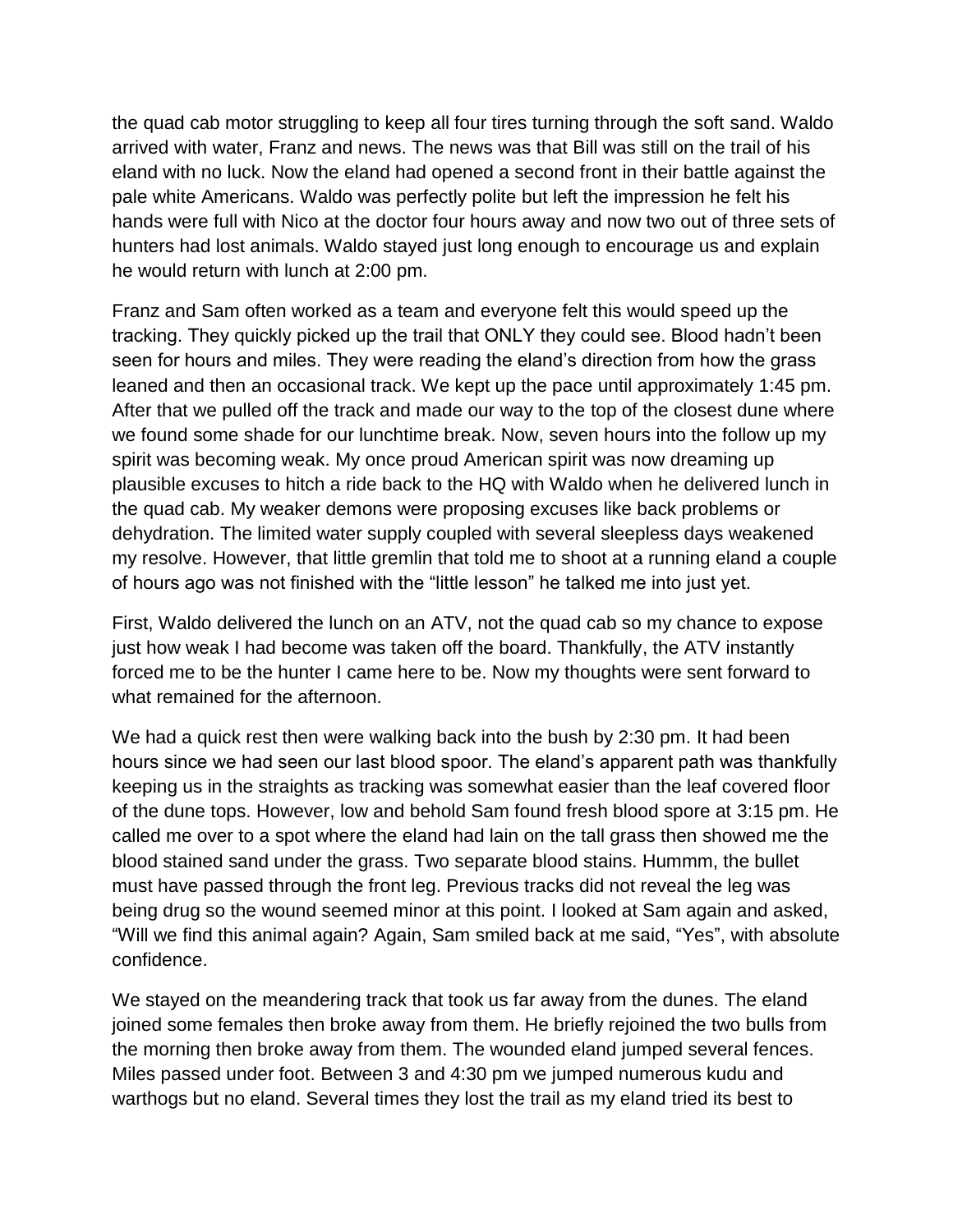divorce from us. As the sun neared the western horizon Sam indicated he had rejoined the males again from this morning. Sam was divining all this information while walking through wind swept knee high grass with numerous other tracks crisscrossing our eland's. This is something that must be experienced to be believed. As the sun began casting long shadows my mind's eye kept replaying the video it captured in about two long seconds as the day was just warming up. All three eland were still clear in my mind. Mine was the largest with horns at their peak while one eland was so old he had rubbed his horns to nubs while the third was a lesser and younger bull.

Suddenly, Sam's demeanor changed and his steady stare meant he was looking just ahead to see into the bush. Sure enough, a minute later he had all three eland bulls back in his sights. We had been pushing them all day, now the setting sun settled them down long enough for us to catch up. Once again, like this morning when we caught them they were on a dirt road just inside a three strand cattle fence about 125 yards away quartering single file away from us. Sam quickly set the sticks and urged me to shoot..shoot. The similarity of the replay from this morning was just too much. No way was I going to try to thread that needle twice in a day. First, we needed to confirm that my eland was truly in front of us. No way was I going to open a new chapter till the first one was closed. With my rifle in the crutch Sam was telling me to shoot, "Bwana shoot…Bwana quickly shoot". Pulling off the sticks I tried to tell Sam that he must confirm from blood that this was MY eland. My brief look through my scope yielded neither blood nor damage from previous shots. Sam stared again through his binoculars and repeated, "Shoot Bwana…shoot".

Now, it was the exact same scenario as the morning. Would I walk into the fire again? No, it was a trap to be passed on. The scenario was a loser. Through the course of the day our interaction revealed Sam understood English quite well when he was spoken too, he just wasn't as sure of his skills when speaking. As the eland continued their walk away from us I asked Sam to reposition us for a better shot. He understood and we quickly scrambled out into the thornvelt in a semi-circle which resulted is us gaining an angle and closing the distance to about 100 yards. The sun was just above the horizon and I was wiped out from three days of travel and my second day death march. My gun seemed to weigh fifty pounds by this time. The five minute semi-circle yielded an excellent broadside shot on an eland Sam said was mine though we saw no blood on the hide. Sam quickly knelt and motioned for me to use his shoulder as a rest.

As a result of Sam's reset, the eland we thought was mine was perfectly squared up for a broadside shoulder shot. Our profile remained low from our kneeling position. My crosshairs were perfectly steady on the front shoulder as my .375 H & H unloaded a 300 gr Swift A-Frame into it from 100 yards. At the shot the eland showed no reaction! He jumped forward and ran back into the acacia thorn with his head passing above the bushline like a shark's fin breaking the water. We waited a few minutes to let him settle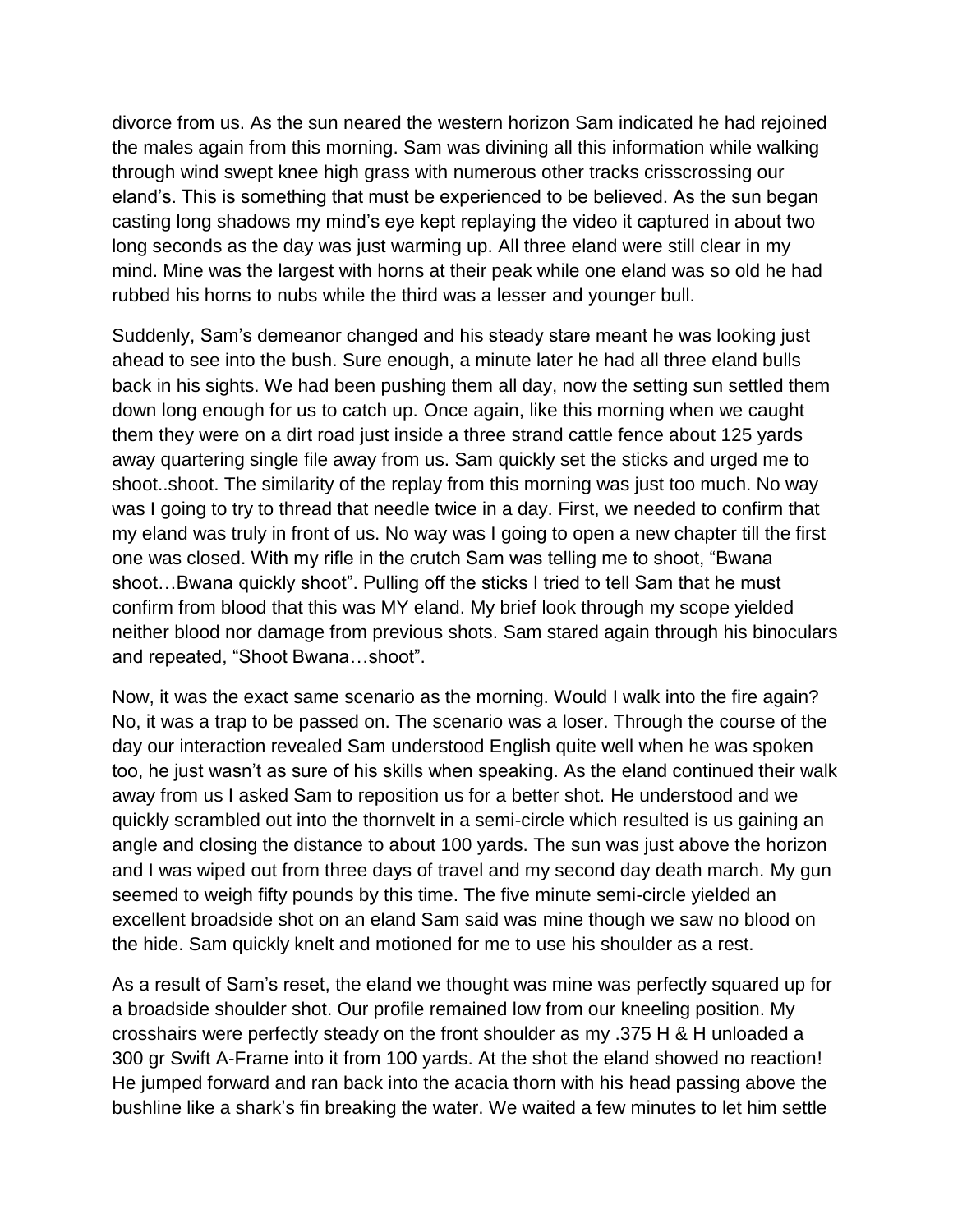down as Sam thought it was good hit. His alert lifted head as he trotted off left me with a new level of concern, he simply didn't look any worse for the wear.

We made it to the fresh blood trail around 5:30 pm. It had been a long thirsty day. Each step was made with the vision of a desperately needed drink of cold water in the back of my mind. My most recent shot became known as the 5 o'clock shot. Fresh new blood pointed us into the thornvelt as the sun sank past the horizon. We tracked it until the light played out. My spirit sank to new lows as now a second shot from a steady rest failed to bring this dance to a close. As we called a close to the days tracking Franz grabbed several handfuls of grass to stuff high into the acacia scrub like a big bird's nest so we could quickly get back to the track in the morning. As we walked out to the nearest road Sam radioed for the truck. As we marched towards the nearest road in the near darkness the 5 o'clock shot replayed in my mind. It should have been a show stopper, but it apparently wasn't.

Waldo picked us up in the darkness. Waldo asked for a clear explanation from both of us. Both Waldo and Sam were confident we would quickly find the dead eland in the morning light. The ride back to the headquarters was long and cold. Once at the Boma we rejoined the party. Mike and Bill had both shot Kudu. Will finally got is Blue Wildebeest. After hearing of my saga Bill said they had called off his eland trek after about 12 miles. His wounded eland would not be found and would probably live. He said he expected us to stay on the track until we found it. I agreed and thought to myself that we had the luxury of seven more days, if needed. Nico had been placed in the hospital, in an effort to save his thumb from gangrene.

The next morning we were back on the track around 7 am. This time Peter Luttig joined us to help track. He was a PH from a nearby farm and he was extremely good at tracking as well. We quickly found the hay left in the top of a leafless acacia tree at dark the evening before. They picked up and followed the trail over several fences and through several straights and dunes, just as we did in reverse the day before. Through the course of the first day we had tracked the eland several miles to the north, taken a few shots then trailed it back to about where we had originally found its tracks early in the morning of the second day. The 5 o'clock shot was taken from approximately where we had first encountered its tracks the previous morning. Now, after several more miles and hours we were within 200 yards of where the first shots had been taken. If you can follow this that means our course measuring about 8 miles went from point A to B then back to A then back to B thus the eland's course had now folded back on itself twice.

As we followed the bull back to the original point B the wind changed while he rejoined a cow eland herd he had briefly run with over the last two days. These factors kept the bull winding us frequently enough to keep him safely in front of us. Peter decided it was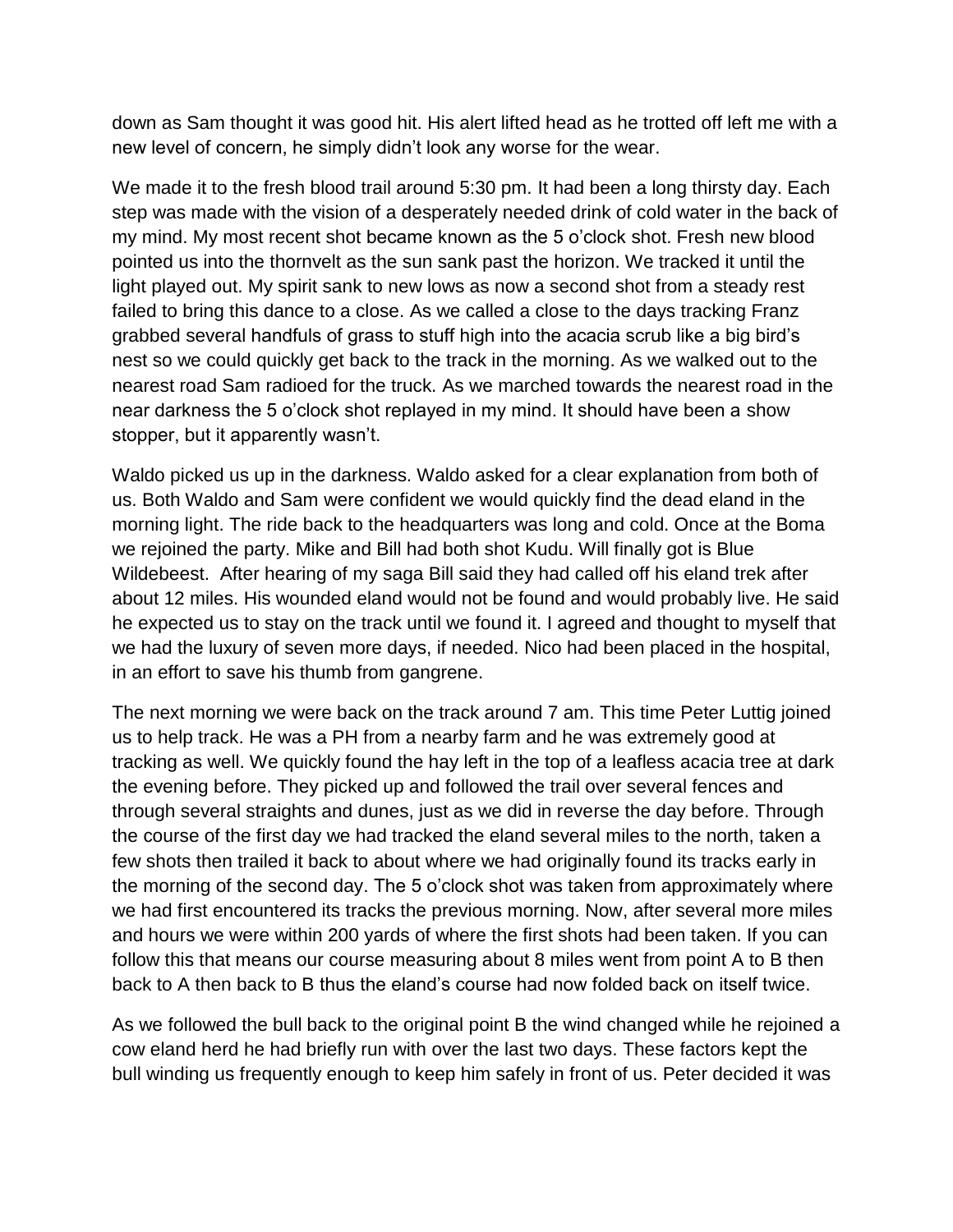time for a new strategy. Peter radioed back for Waldo and Anton, Petrus's son, to come out and help us with the new plan as lunch approached.

The new plan included for me to be staged ahead of the fleeing eland. A crossroad several miles ahead of the eland's current location would provide enough open space for up to a 500 yard view in either direction. Furthermore, as the eland continued in its northeastern pattern a boundary fence would force it back in my direction. The last piece of the plan called for Franz and Sam to push the eland up to me with their scent. Basically we were going to hunt this eland like a Kansas pheasant. My job was to be the blocker and shooter while Sam, Franz, Waldo and Peter funneled the unkillable eland towards me.

Peter drove Anton, Waldo and me up ahead of the dune the eland was hiding out in. When we were in position on the cross road, Peter radioed to the trackers to start their push. After an hour nothing had happened but we knew from the radio Sam and Franz were pushing the eland in our direction. Peter decided he would stake out another parallel road while Waldo was left at the boundary road to my left. At this point we had a trap set with scouts on all three directions in a "U" shape. While Waldo and Peter came and went over the course of the hour my inner demons began to question who was best to close this deal as it skirted across the road. This would be my third chance at a trotting eland with only a couple of seconds to shoot freehand. Furthermore, someone must be available to confirm that the eland in front of my barrel was MY eland and not a separate eland that had been pushed through our trap. It was too much for me to figure out by myself. Peter offered to stay with me so he could confirm the eland had blood on it from the previous shots which released some of the pressure forming over this dune. Peter, while admiring the .375 H & H RSM was offered the opportunity to take the shot if he felt it was the best way to get this safari back on track. He kindly said he had the utmost confidence in my abilities and he was not needed in this case. I wasn't so sure at this point but appreciated his vote of confidence. He agreed to identify the animal prior to my shot. At that we went back to starring into the forest on top of the dune with views up to seventy five yards in several directions.

By noon everyone was in place and just an hour later Waldo caught a glimpse of him as he stepped out onto the road to get a better look ahead of his escape route. Waldo, located at the junction of my cross road and the side road, gestured wildly for us to run to his position. My first thought as we jogged was yet another freehand shot after a jog in the sand. Storm clouds were building in the back recesses of my mind. After a short two hundred yard run we were beside Waldo. He was pointing and asking us to look down the road about 300 yards in the distance. The three of us clustered behind a sole unused corner fencepost about 8" square. Peter quickly became both the videographer and chief authenticator. The flat top of the fencepost made a perfect video platform while the side of it stabilized my rifle. From a kneeling position on the left side corner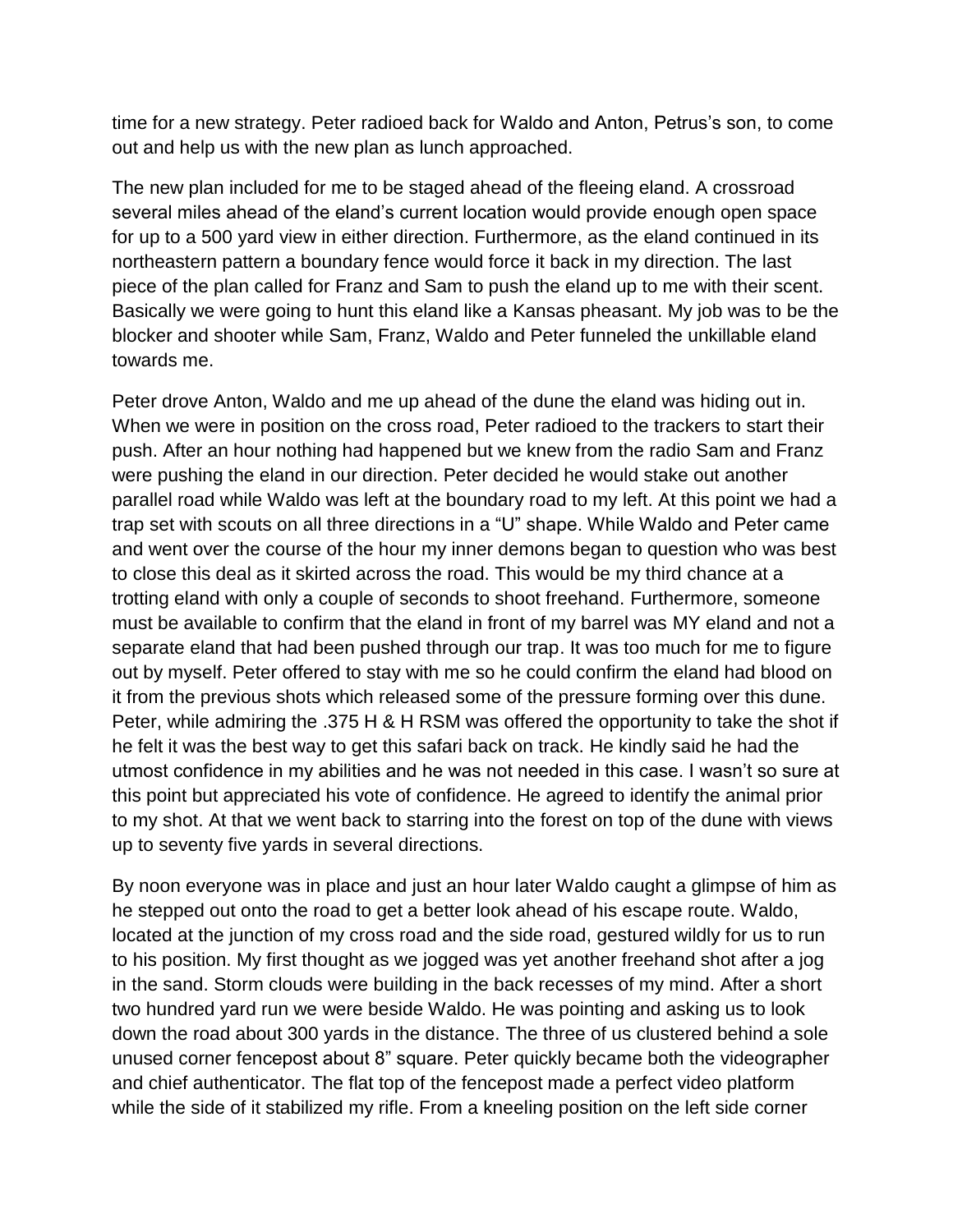post the two day trek that seemed like a month was about to come to an end. At least that is what we all hoped.

Peter reminded me that he clearly confirm the blood before he gave the go ahead to shoot. Waldo was on the right side of the fence post while Peter stood above us with both binoculars and video camera. Seconds later the eland luckily returned to the road even closer than the last time he stepped out into the clear. Above me Peter was whispering….wait…wait…wait…then… ok…. I see blood, yes he has blood on his front shoulder. By this time the eland had closed to within 150 yards and was trotting straight for my muzzle. Peter directs me to take the shot when he clears from behind the lone tree on the fence line.

Trotting directly at us the first 300 gr A- Frame hit his chest at about 125 yards. My second shot penetrated through about 15" of the lone Camelthorn tree on the left side of the road before hitting squarely in the chest. It kept coming, no sign of a hit yet. The third shot again to the chest met with similar effect or the lack thereof is more like it. After three shots, this story, supported by video from my camera, will confirm the eland showed almost no sign of a hit, let alone the two from yesterday! Now at seventy yards with all three of us were getting a bit nervous I decided to aim my fourth and last chambered round off the chest and into the right front shoulder. The fourth and last 300 gr A-Frame hit the intended shoulder and dumped him straight into the ground nose first. This was the first significant indication he had been hit. The eland however quickly recovered and broke back into the bush at sixty yards.

As my last shot dumped the eland, the otherwise steely nerved Peter can be heard screaming in the background as he fleetingly saw himself being the first PH to die from an eland charge. Once the eland recovered and broke into the trees Peter grabbed my empty gun and ran after the eland. We followed quickly behind Peter while I yelled to him to stop as the gun was empty! Now gunless, it occurred to me that it might be time to quickly sharpen a wooden stake to drive into this eland's black heart as it is clearly impervious to copper and lead. As we reached Peter at the treeline we heard the crash of a heavy dying animal. We all looked at each other with hopeful looks that this saga had come to a fruitful close. We found the eland about 100 yards into the bush from where the last shot had hit.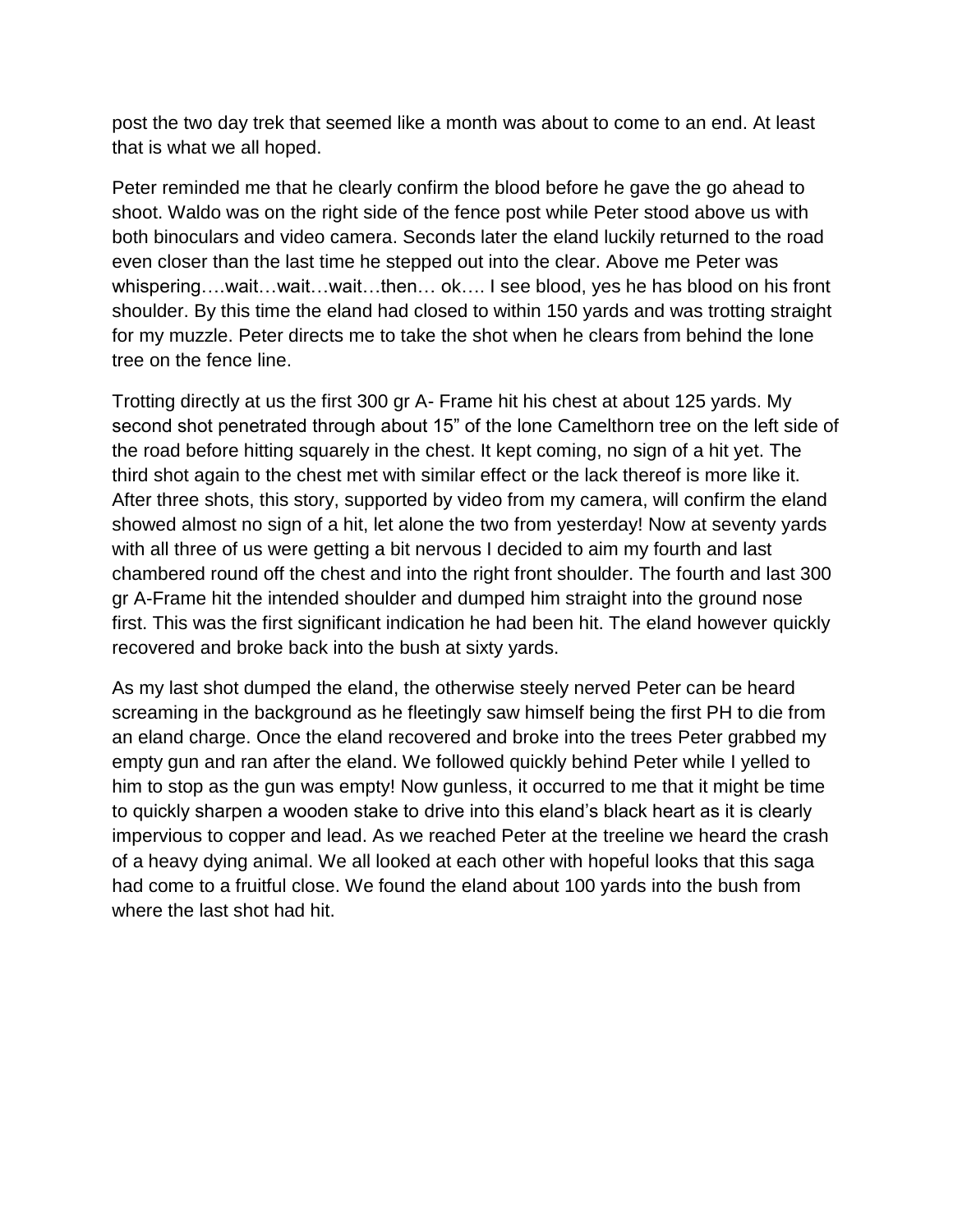

After the jubilation was over we assessed the damage. All my shots over the past two days were there for the reading. My first raking shot produced a meaningless crease in his right front leg. Two blood points just as the early spoor indicated. Then there was my 5 o'clock shot. It missed the shoulder by the slimmest of margins behind the front leg but slightly below the heart. So far neither shot slowed this eland down in the least. My four final shots all hit within an 8" circle squarely in its chest. My second shot travelled through the Camelthorn tree before hitting the eland's chest with zero deflection. The fourth shot shattered its front right shoulder at the intersection of the foreleg to the chest. Any one of the final four shots was lethal, just nobody bothered to tell the eland. This was my second eland and both are very high scoring trophies but this one just needed a lot more effort to get into the salt. This one required the longest follow up trek of my life, about 10 miles over two days. Wow.

Eldoret Ranch offers about 20,000 acres and specializes in classic Bushman led tracking safaris for several species of large plains game. This is a perfect tune up hunt for buffalo or elephant as they are hunted the same way. I'm not aware of any other farms offering plains game hunts in the classic manor so if you are up to a no frills safari based on tracking behind Bushmen then this opportunity is not to be missed.